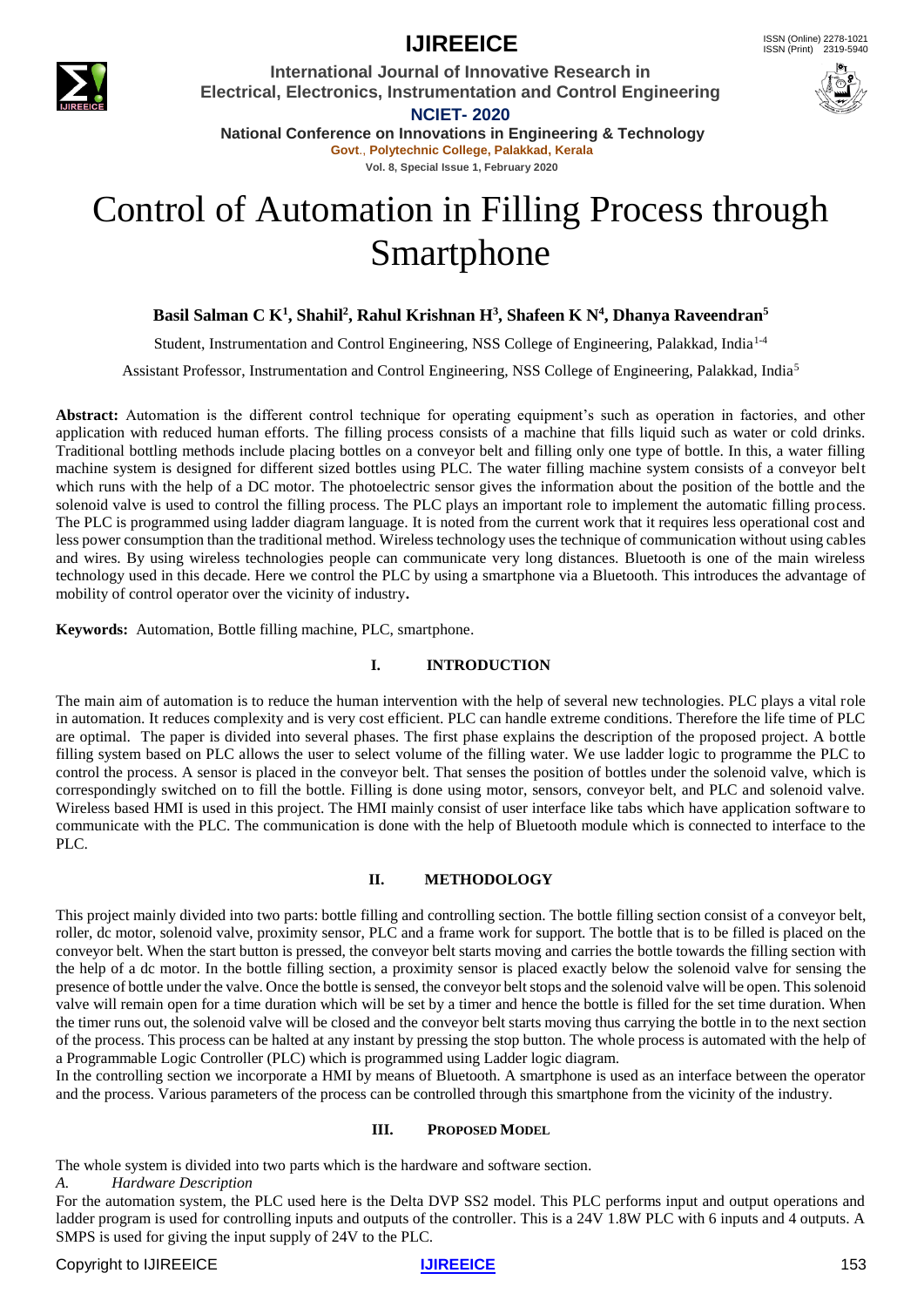# **IJIREEICE** ISSN (Online)  $2278-1021$



### **International Journal of Innovative Research in Electrical, Electronics, Instrumentation and Control Engineering**



### **NCIET- 2020**

**National Conference on Innovations in Engineering & Technology**

**Govt**., **Polytechnic College, Palakkad, Kerala Vol. 8, Special Issue 1, February 2020**

The other components used in the system includes Proximity sensor, DC motor, solenoid valve, relay, conveyor belt. The proximity sensor is used for the positioning the bottle. Proximity sensor used here is the photoelectric sensor. The dc motor is used for driving the conveyor system which results in high torque. The bottle is filled using the two way solenoid valve. The inputs to the PLC are the start and stop push button and the smart phones act as the HMI between the operator and the process.

#### *B. Software Description*

No The PLC can be programmed using five languages. They are listed below,

- Functional block diagram (FBD)
- Sequential function chart (SFC)
- Ladder diagram (LD)
- Structured text (ST)
- Instruction list (IL)

Out of this five languages, ladder diagram is used the most. This language is similar to the relay logic. Ladder logic is a written method to document the design and construction of relay racks and is used in manufacturing and process control. Each device in the relay rack would be represented by a symbol on the ladder diagram with connections between the devices. Ladder diagram represents a program by a graphical diagram based on the circuit diagrams of relay logic hardware.

#### *C. Working of PLC*

Programmable Logic Controller (PLC) is a special computer device used in industrial control systems. It is used as more than a special purpose digital computer in industries due to its robust construction, exceptional functional features like sequential control, counters and timers, reliable controlling capabilities, ease of programming and ease of hardware usage.

The basic steps in the operation of all PLCs are

- Input scan: The state of all input devices that are connected to the PLC are detected.
- Program scan: The user created program language is executed.
- Output scan: Energizes or de-energizes output devices that are connected to the PLC.
- Housekeeping: Includes communication with programming terminals, internal diagnostics, etc.

These steps continuously takes place in a repeating loop.



Fig 1: block diagram of process

#### **IV. SELECTION OF PLC**

For selecting the PLC, several factors have to be considered like:-

- Necessary input/output capacity
- Types of I/O required
- Memory required
- Speed and power required for the CPU and the instruction set
- Manufacturer's support and backup

Here we are using Delta DVP-14SS2 PLC for the project. It consists of 14 I/O points, with 8 input points and 6 output points. All the I/O points are digital. This PLC need power supply of 24V DC and 1.8W. Output module is of 1.5A, 250V AC. Reason of choosing this PLC is due to its ease of availability and low cost. Programming of the PLC is done by using WPLsoft, which is easily available in the market with free cost.

#### **Copyright to IJIREEICE** 154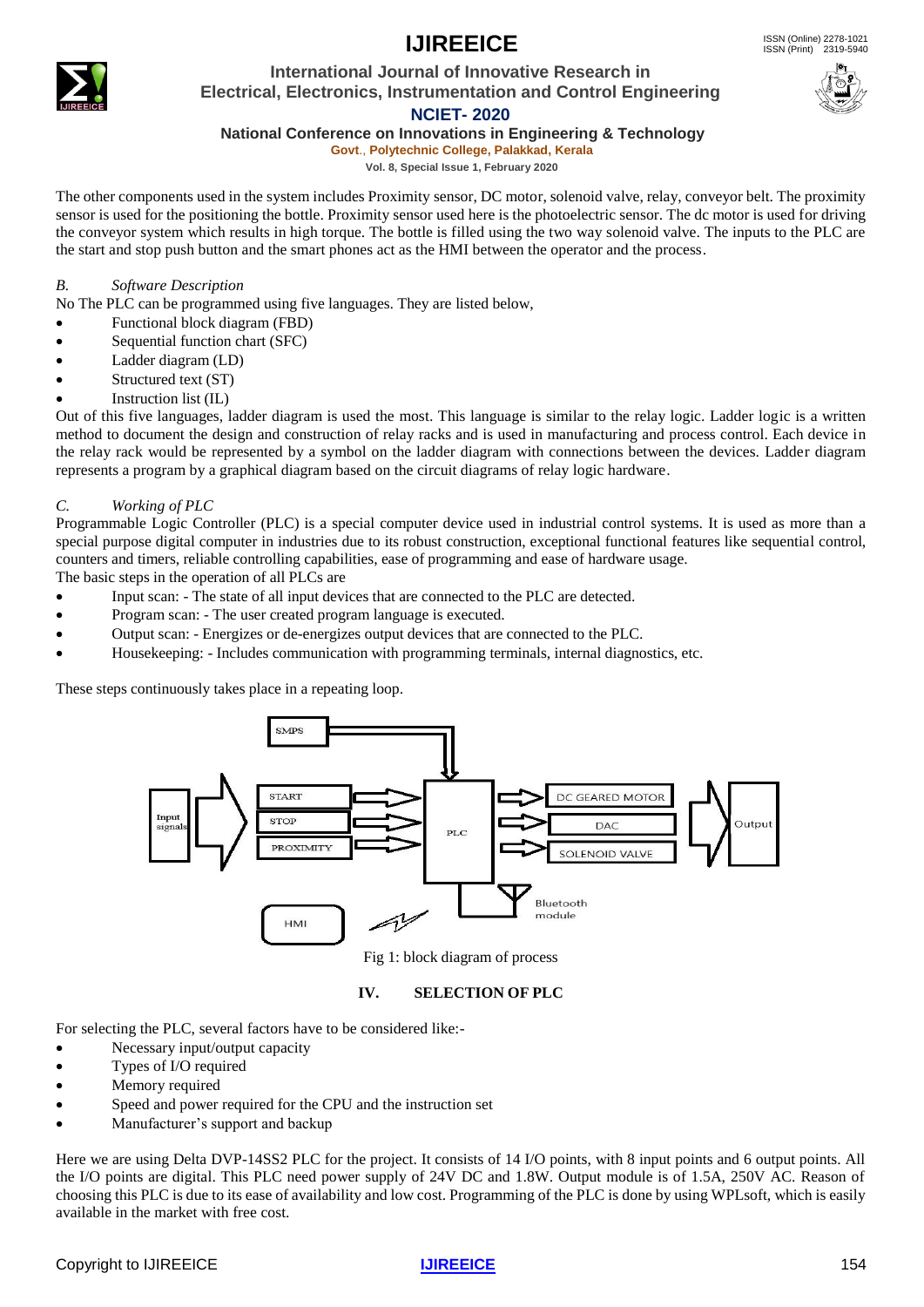### ISSN (Print) 2319-5940

# **IJIREEICE** ISSN (Online)  $2278-1021$

**International Journal of Innovative Research in Electrical, Electronics, Instrumentation and Control Engineering**



**NCIET- 2020**

**National Conference on Innovations in Engineering & Technology Govt**., **Polytechnic College, Palakkad, Kerala**

**Vol. 8, Special Issue 1, February 2020**



#### Fig 2. WPLsoft for DVP PLC

#### **V. ALGORITHM**

Step 1: Press the START push button.

Step 2: If the proximity sensor is LOW, the motor of conveyor belt starts.

Step 3: When the bottle is under solenoid valve, the proximity sensor become HIGH.

Step 4: Due to HIGH level of proximity sensor, the motor will be OFF and conveyor belt stops.

Step 5: The solenoid valve turns ON and timer starts counting for the set of duration.

Step 6: When the timer stops, the solenoid valve will be closed.

Step 7: The motor will start again and conveyor will be in motion. Also the bottle moves on the belt.

Step 8: The process will continue until the STOP push button is pressed.

#### **VI. HMI**

HMI is a user interface that connects a person to a machine or any system. Here it act as an interface between the PLC and operator. It provides a graphical visualization of an industrial control and monitoring system with real-time data acquisition. Some advantages of using HMI are

- Easy use for non-technical people
- Data Recording
- Improved productivity
- Cost reduction
- Easy overall management of plant
- User-friendly

Here we put forward a smart phone-controlled bottle filling method in this project. This Wireless technology allows objects to be sensed and controlled remotely across existing network infrastructure, creating opportunities for more direct integration between physical world and computer-based systems. It results in improved efficiency, accuracy and economic benefits.

We use smart phone as the HMI interface between the user and the PLC system. This smart phone shows the current status of the working condition of the whole system. The speed of the motor and the set pulse duration of the timer can be controlled with the help of this smart phone. The communication between PLC and smart phone is done by using a Bluetooth module. This Bluetooth module is a wireless serial transceiver having a footprint of 1m radius. An android application is used to control the PLC via Bluetooth. Android application is developed using android studio. In this project we incorporate three controls which can manipulate the on-off condition, volume of liquid filled and the speed of the conveyor belt. The on-off control through HMI works just like the on-off push button. The volume of the liquid to be filled can also be varied on basis of the size of the bottle that is to be filled, that is either to small quantity or large quantity. This interchanging of volume of liquid to be filled is controlled by a toggle switch on the HMI interface. This volume control is done by varying the pre-set value of the timer. The pre-set value of the timer will be low for low amount of liquid to be filled and high for large amount of liquid to be filled thereby varying the operating time of the

#### **Copyright to IJIREEICE** 155